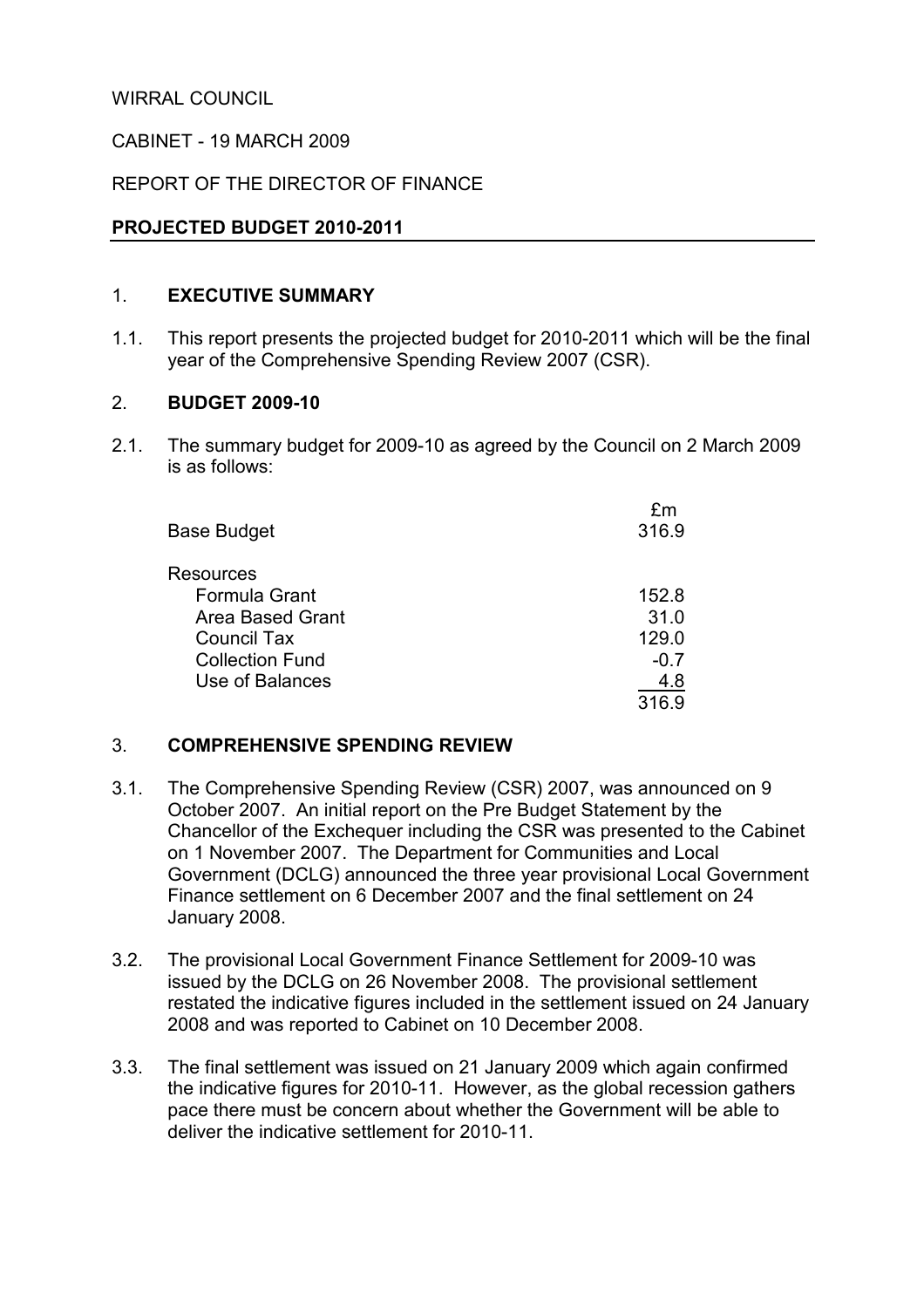3.4. The next Comprehensive Spending Review is scheduled for 2010 which will outline the Government expenditure plans for 2011 to 2014. The extent of the support that the Government will need to provide to the economy in a global recession could result in a cash freeze in Government grants for the period of the next CSR.

# 4. VARIATIONS IDENTIFIED FOR 2010-2011

- 4.1. Inflation –Provision is included for pay and prices at 2% and for income at 3%.
- 4.2. Capital Financing Cabinet on 10 December 2008 agreed the capital programme for 2009-2012 at an additional financing cost totalling £2.9m for 2010-11.
- 4.3. Waste Disposal The waste disposal levy is projected to increase by 15.7%, £2.6m.
- 4.4. Pension Fund The Pension Fund was actuarially revalued as at 31 March 2007. The phased implementation of the revised contribution rates over three years was agreed by the Cabinet on 12 December 2007.
- 4.5. Merseytravel The Merseytravel levy is projected to increase by 4% in 2010- 11, £1.0m.
- 4.6. Invest to Save Schemes The Cabinet has agreed a number of invest to save schemes which will reduce expenditure by £0.4m in 2010-11.
- 4.7. Private Finance Initiative Increase in PFI payments of £1.1m in 2010-11 as the PFI reserve reduces.
- 4.8. Benefits Subsidy The Department for Work and Pensions has announced that benefits subsidy will be reduced by 3% per annum in real terms, 5% per annum in cash for certain elements of the subsidy, a reduction of £0.3m per annum.
- 4.9. Other Unavoidable Growth A number of relatively minor items of unavoidable growth of less than £0.2m will arise. These should total less than £1m.

### 5. OTHER DEVELOPMENTS

- 5.1. There are a number of other developments which are likely to impact on the financial position of the Authority during 2010-11. The impact of these issues will be reported to the Cabinet as and when they are resolved. Some of the potentially most important issues are:-
	- (a) Global recession. This is likely to impact on the budget in many ways and will be kept under continuous review.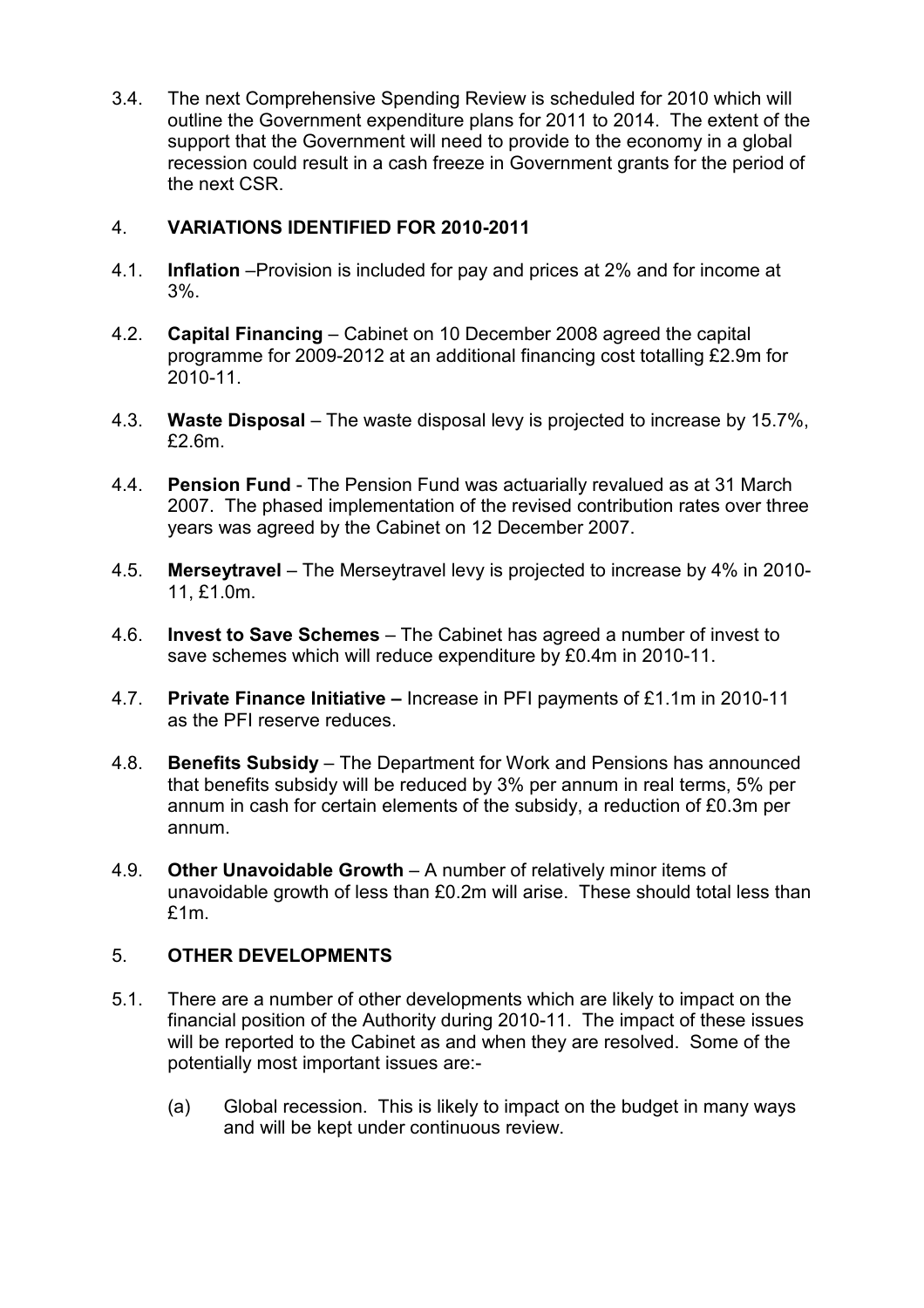- (b) Review of the Local Authority Business Growth Incentive Scheme. A consultation paper on a revised scheme to commence in 2009 was reported to the Cabinet on 29 November 2007. A further consultation paper has been received which if implemented could result in a grant of £0.2m in 2009-10 and £0.5m in 2010-11.
- (c) Review of Supporting People Grant to be undertaken in 2009 with the grant to be absorbed into the Area Based Grant from 2010-11.
- (d) Implementation of supplementary business rates which was reported to Cabinet on 29 November 2007.
- (e) Review of the Area Cost Adjustment.
- (f) Review of the population statistics to include the effects of recent migration, which was reported to the Cabinet on 16 April 2008.
- (g) Review of the funding of social care with proposals to be released in 2009.
- (h) Transfer of the responsibilities of the Learning and Skills Council to Local Authorities from 2010-11.
- (i) Introduction of the Community Infrastructure Levy in October 2009.
- (j) Implementation of International Financial Reporting Standards from 2010 which will increase leasing costs.

# 6. BALANCES

6.1. The balances for 2009-10 have been set at £6m.

# 7. EFFICIENCY REQUIREMENTS

- 7.1. The gap between projected expenditure and anticipated resources will need to be bridged by a combination of savings and/or increased Council Tax.
- 7.2. The efficiencies agreed in preparing the budget for 2009-10 included £0.5m which will become effective from 2010-11.
- 7.3. Apportionment of the efficiency requirement in line with the agreed three year efficiency plan would produce the following targets:-

|                                    | £000  |
|------------------------------------|-------|
| <b>Adult Social Services</b>       | 2,070 |
| <b>Children &amp; Young People</b> | 1,200 |
| <b>Corporate Services</b>          | 70    |
| Finance                            | 530   |
| Law/HR/Asset Management            | 190   |
| Regeneration                       | 920   |
| <b>Technical Services</b>          | 620   |
|                                    | 5,600 |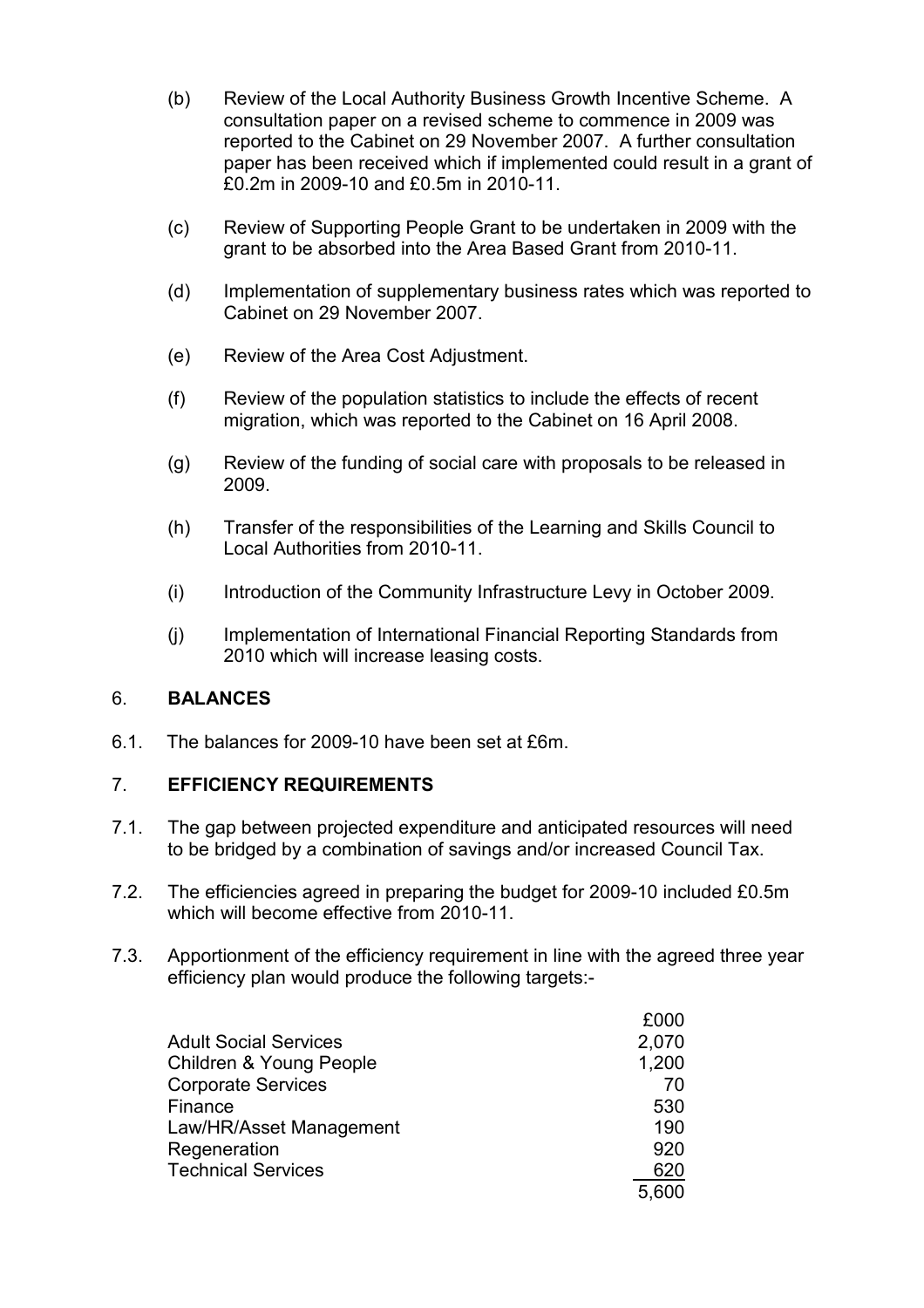7.4. Part of the Efficiency Investment Budget for 2010-11 is again being used to fund the following teams which are working on the delivery of the corporate change programme:-

| 1.3 |
|-----|
| 0.7 |
| በ 2 |
| U.5 |
|     |
|     |

- 7.5. I am assuming an annual Council Tax increase of 4%.
- 7.6. The Minister for Local Government has stated that the Council Tax capping limit is likely to remain at 5%.

### 8. FINANCIAL IMPLICATIONS

8.1. The projected budgets for 2010-11 is compiled from the base budget for 2009-10 approved by Council on 2 March 2009, the Medium Term Financial Strategy 2009-2012 agreed by the Cabinet on 23 July 2008, and updated for the issues outlined in this report. The projected budget is shown in the Appendix.

### 9. STAFFING IMPLICATIONS

9.1. There are none arising from this report.

# 10. FOUAL OPPORTUNITIES IMPLICATIONS

10.1. There are none arising form this report.

# 11. HUMAN RIGHTS IMPLICATIONS

11.1. There are none arising from this report.

# 12. LOCAL AGENDA 21 IMPLICATIONS

12.1. There are none arising from this report.

# 13. COMMUNITY SAFETY IMPLICATIONS

13.1. There are none arising from this report.

### 14. PLANNING IMPLICATIONS

14.1. There are none arising from this report.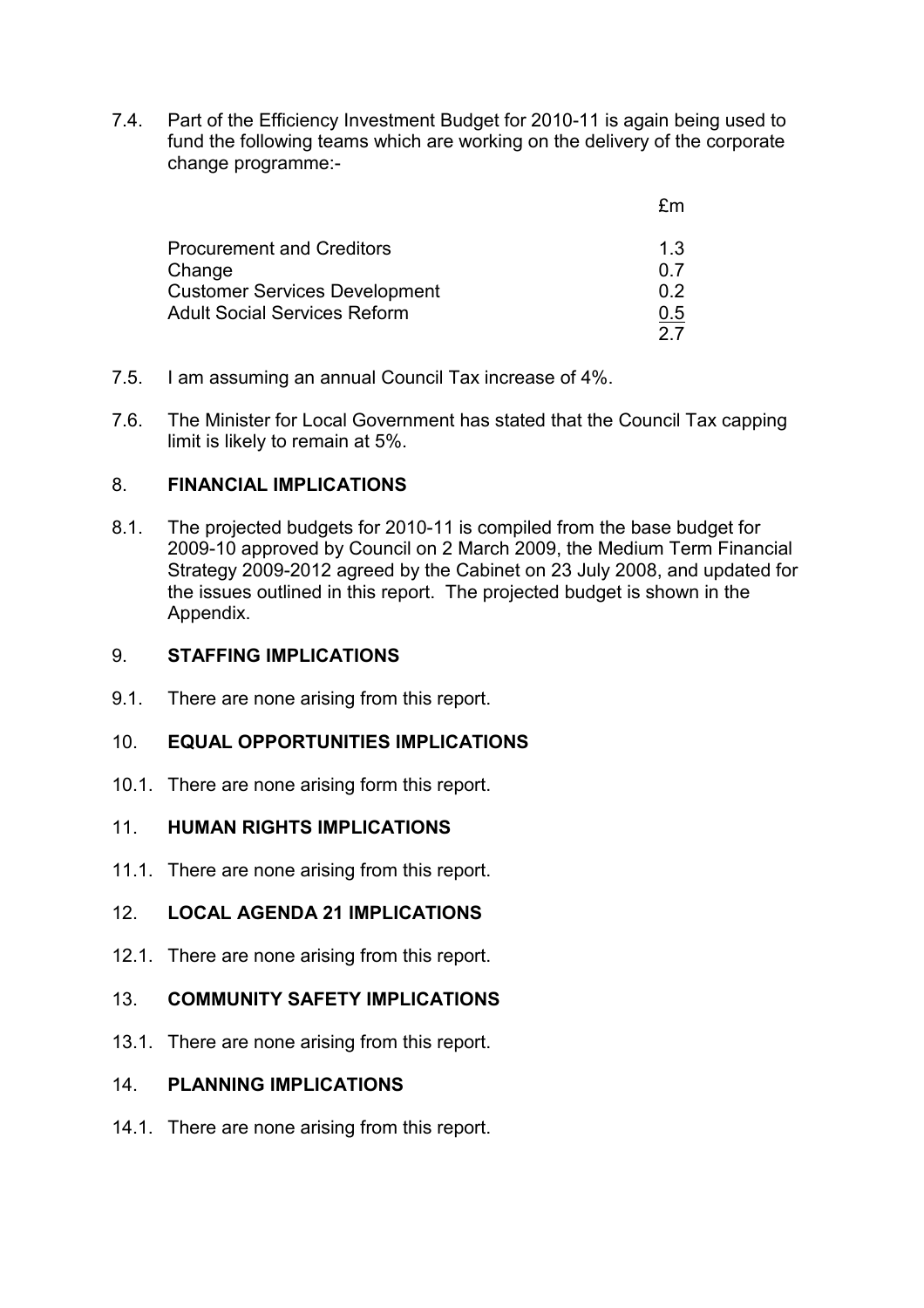# 15. LOCAL MEMBER SUPPORT IMPLICATIONS

15.1. There are none arising from this report.

#### 16. BACKGROUND PAPERS

16.1. Comprehensive Spending Review – Treasury – October 2007 Medium Term Financial Strategy – 2009-2012 – July 2008 Formula Grant Settlement 2009-10 –DCLG –January 2009. Estimates 2009-10 – March 2009

### 17. RECOMMENDATION

17.1. That the projected budget for 2010-11 be updated and reported regularly to the Cabinet.

> IAN COLEMAN DIRECTOR OF FINANCE

FNCE/23/09